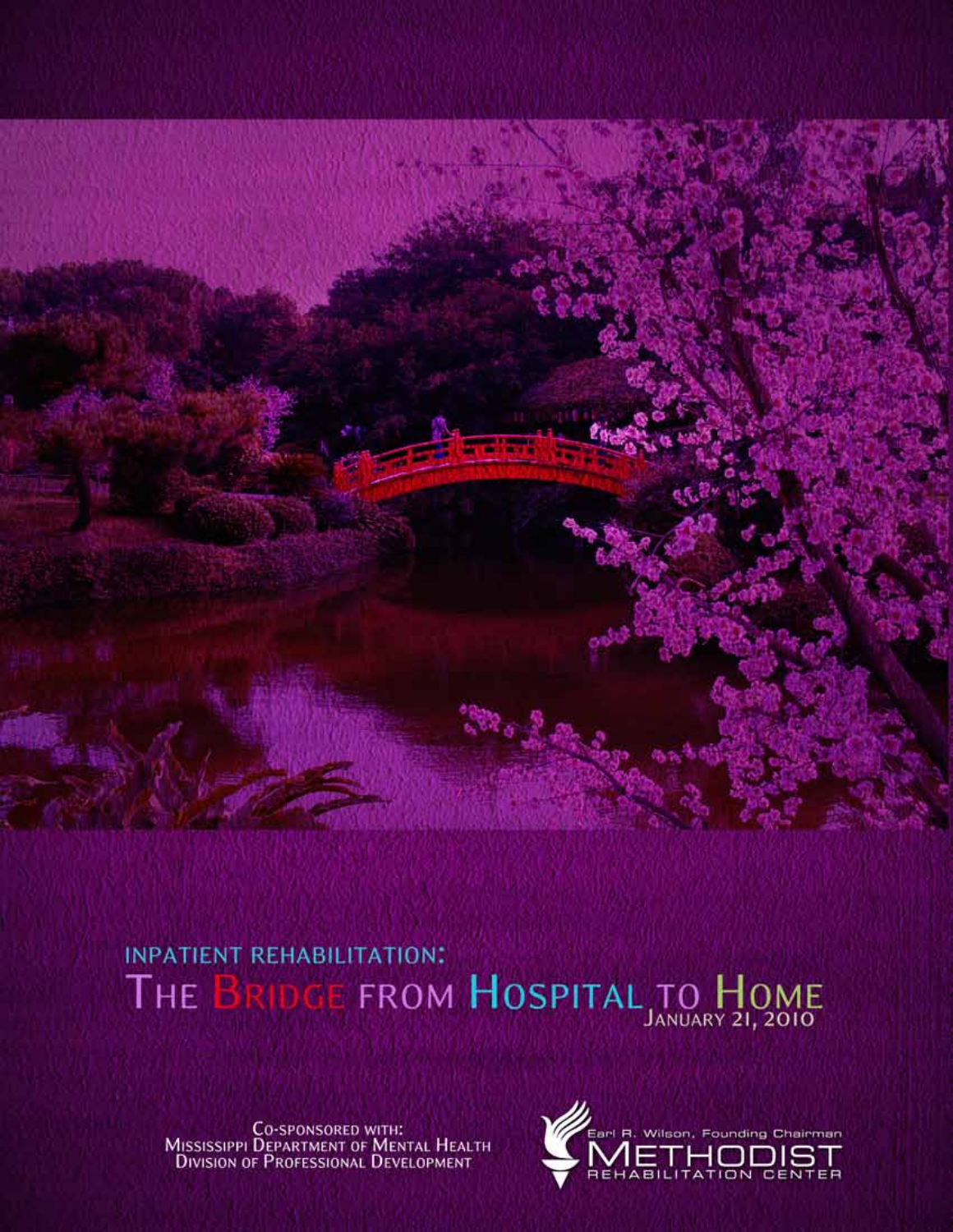

 $\overline{U}$  $11111$ 



After a disabling injury or illness, many wonder: What's next?

Will they be able to work? Take care of the kids? Finish school? Can they even live at home?

Since 1975, Methodist Rehabilitation Center has helped answer such questions through comprehensive services that restore ability and hope.

To learn more about this transformative process, join us for a conference that provides an introduction into the inner workings of a rehabilitation hospital.

You'll learn the role of the many members of the rehabilitation team, the physicians, therapists, nurses, researchers and technicians who guide the recovery of patients facing the debilitating effects of stroke, brain and spinal cord injuries.

You'll see the impact of advanced technology – including the use of specialized treadmills to foster gait retraining, adaptive equipment that makes computers more accessible and wheelchairs that actually enhance the health of their users.

Our researchers will provide insight into scientific investigations that may help people regain the ability to walk, use their hands and speak and think clearly. And our therapeutic recreation director will offer an overview of the many sporting activities now accessible to athletes with disabilities.

You'll also meet our warmest and fuzziest employee – Puma, our highly trained (and immensely popular) therapy dog.

Just for fun, we'll also be offering a glimpse of the urban renewal efforts that are transforming Jackson. We've arranged a free tour of the rejuvenated Fondren District, a delightful historic neighborhood of fun shopping haunts and eclectic restaurants that is just blocks away from our convenient location on the University of Mississippi Medical Center campus. And if you would like to stay awhile, we've arranged a special room rate at a charming downtown hotel.

Any questions? Call 601-364-3550.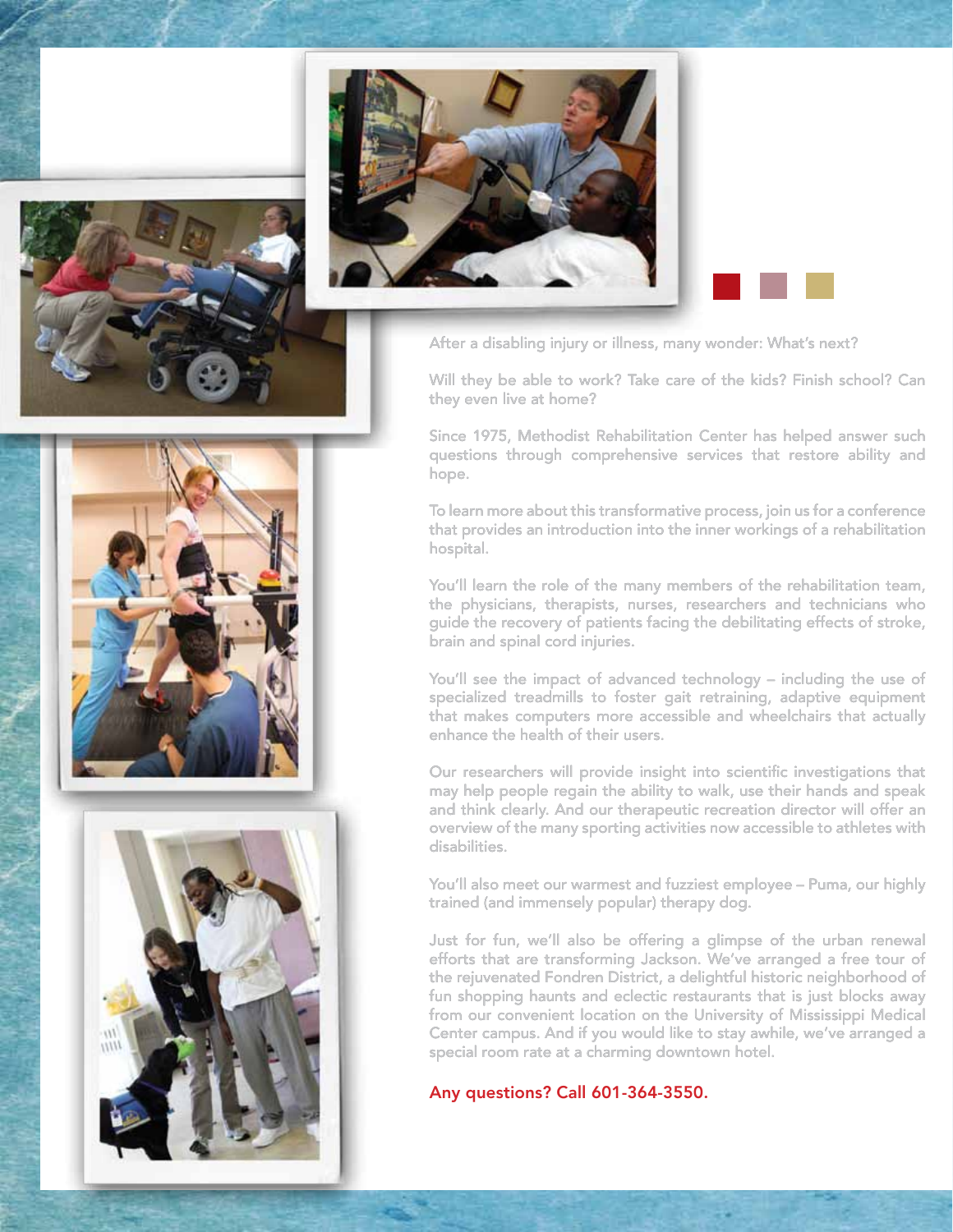# Agenda









Alyson Jones, MD Zoraya Parrilla, MD Sam Grissom, MD

## Friday, January 21

- Registration, coffee and light refreshments At registration, each attendee will be assigned to one of four groups for the break-out lab demonstration session.
- 10:00 The Rehabilitation Process and the Rehabilitation Team Sam Grissom, MD and Susan Greco, CRRN
- 11:00 Case Study to Present the Role of each Team Member Panel Presentation Moderated by Susan Greco Panel to include: MD, rehab nursing, PT, OT, SLP, CM, SW, and Neuropsychology Lecture – NDT Concepts and Principles
- 11:45 Lunch and Break-out Demonstration Labs: Each group will be guided by a rehab professional as they visit each site for the demonstration lab. The equipment and purpose for each site will be explained and demonstrated as indicated:
	- Gait lab John Chow, PhD will explain how equipment is used to help diagnosis gait deviations.
	- Computer lab George Gober, Research Associate, will explain and demonstrate assistive technology that enhances computer access.
	- AT Clinic Allison Fracchia, PT, ATP will explain and demonstrate advances in wheelchair and seating systems.
	- Body Weight Supporting Treadmill Heather Maloney, PT will explain and demonstrate use of the body weight supporting treadmill as it applies to gait retraining.
	- Canine Companion Jenn Sivak, OT with the assistance of Puma, a registered canine companion, will explain the rigorous training program and services provided by canine companions.
- 1:15 Specialized rehab care for stroke, brain injury and spinal injury 15-minute presentation by each physician, followed by panel Q&A Alyson Jones, MD – Stroke Zoraya Parrilla, MD – Brain Injury Sam Grissom, MD – Spinal Cord Injury Connie Flanagin, RN – Moderator
- 2: 15 Rehabilitation Research Dobrivoje Stokic, MD, DSc
- 2: 45 Community Sports and Recreation Life After Rehab Ginny Boydston, CTRS
- 3:15 Questions, Evaluation & Adjourn

#### Conference Objectives

At the conclusion of the lecture, participants should be better able to:

- 1. Describe components of post acute care for the patient who qualifies for inpatient rehabilitation services.
- 2. Describe the role of various members of the interdisciplinary treatment team.
- 3. Explain advances in technology and therapy services that have become available in the last five years.
- 4. Describe contributions to the field made by rehabilitation research scientists.

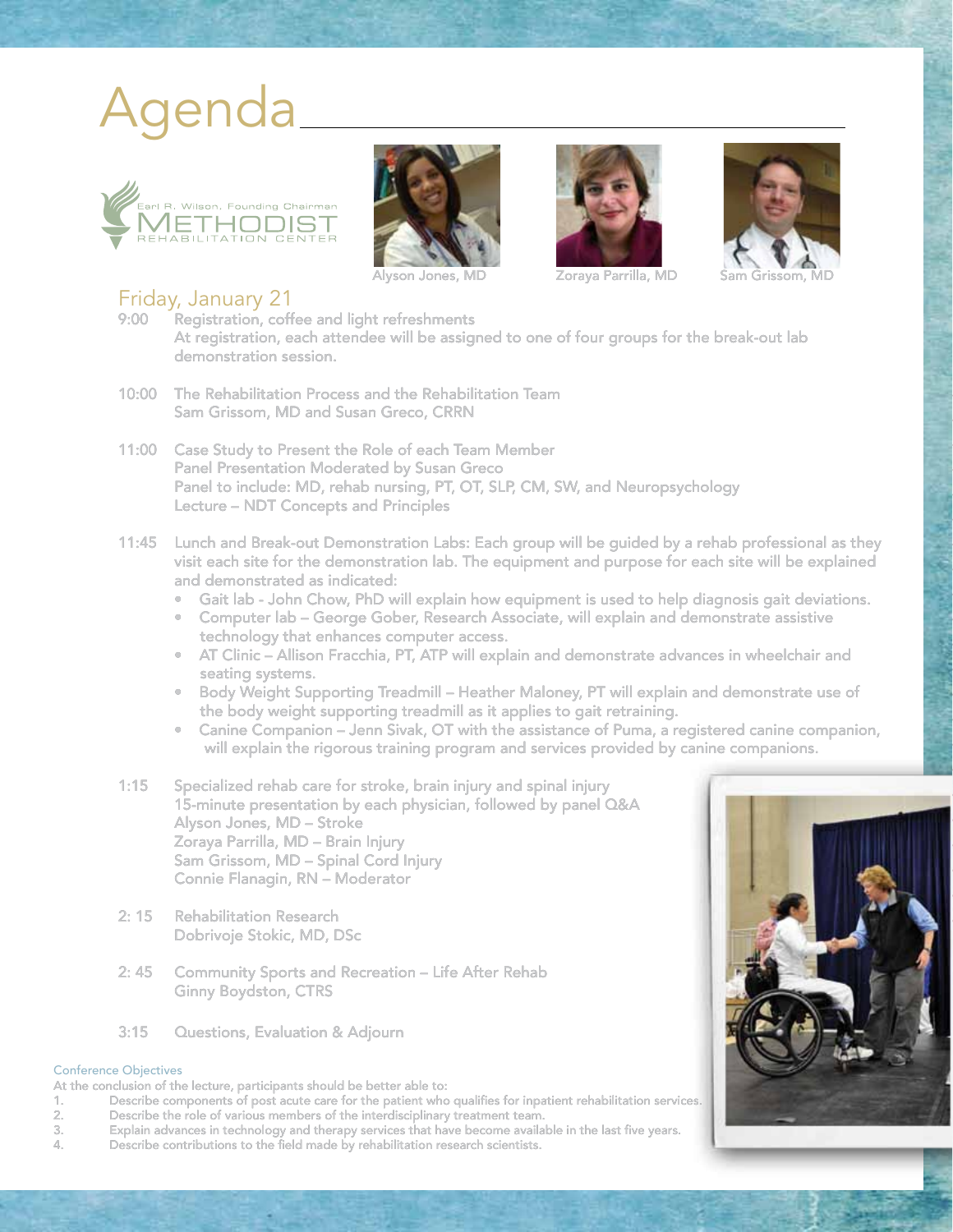# **INPATIENT REHABILITATION:** THE BRIDGE FROM HOSPITAL TO HOME

#### Target Audience: Nurses, Case Managers, Social Workers and other discharge planners

#### Continuing Education Credit

Satisfactory completion of this activity requires attendance at the lectures, and completion of an activity assessment and self assessment of achievement of learning objectives. Satisfactory completion of the activity is required for continuing education credit to be awarded.

Nurses: This activity was approved for 4.5 contact hours of continuing education credit by Methodist Rehabilitation Center, which is an approved provider of continuing nursing education activity by the Mississippi Nurses Foundation, Inc., an accredited approver by the American Nurses Credentialing Center Commission on Accreditation. Accredited status refers only to continuing nursing education activities and does not imply ANCC Commission on Accreditation approval or endorsement of any commercial products.

Case Managers: This activity has been approved by the Commission for Case Manager Certification (CCMC); approval number 00068110-A200

Social Workers:The educational portion of this activity is presented by the Mississippi Department of Mental Health, Division of Professional Development. Continuing education is a separate registration, which is required at the beginning of the conference.

The Department of Mental Health, Division of Professional Development is approved as a provider by the National Association of Social Workers, Mississippi Chapter, (for period of 11/20/09 through 10/17/11). The Division maintains responsibility for the educational program.

#### Principal Faculty:

Virginia Boydston, CTRS directs the community sports and recreation program for Methodist Rehabilitation Center. She also serves as the Team Leader for the USA Wheelchair Fencing Team.

Connie Flanagin, RN manages the community outreach department for Methodist Rehabilitation Center.

Susan Greco, RN, MSN, CRRN is the vice president of patient care services for Methodist Rehabilitation Center. She is a certified rehabilitation nurse.

Sam Grissom, MD serves as the Medical Director for Methodist Rehabilitation Center and for the Spinal Cord Injury Specialty Program. He is board certified in physical medicine and rehabilitation and has advanced certification in spinal cord injury rehabilitation.

Alyson Jones, MD is board certified in physical medicine and rehabilitation and directs the Stroke Rehabilitation Specialty Program at Methodist Rehabilitation Center.

Dobrivoje Stokic, MD, DSc is the Director of the Center for Neuroscience and Neurological Recovery at Methodist Rehabilitation Center.

Zoraya Parrilla, MD is board certified in physical medicine and rehabilitation and has advanced credentials in brain injury rehabilitation. She serves as medical director for the Brain Injury Specialty Program.

Disclosure: Presenters and planning committee members participating in continuing medical education activities sponsored by Methodist Rehabilitation Center are expected to disclose to the activity audience any real or apparent conflict(s) of interest related to the content of their presentation. The planning committee members and speaker have signed disclosure forms and have stated they have no conflicting interests related to this education activity.

MRC reserves the right to cancel a program or make modifications to the advertised agenda as long as these do not substantially alter the activity.

Accommodations: In accordance with the ADA requirements, if you are disabled and require special services, contact our office at least one week prior to the date of the presentation.

For information or to register, contact: Lisa Nichols at 601-364-3550 or e-mail lnichols@mmrcrehab.org Fee for Certificate of Continuing Education Credit: \$30

-3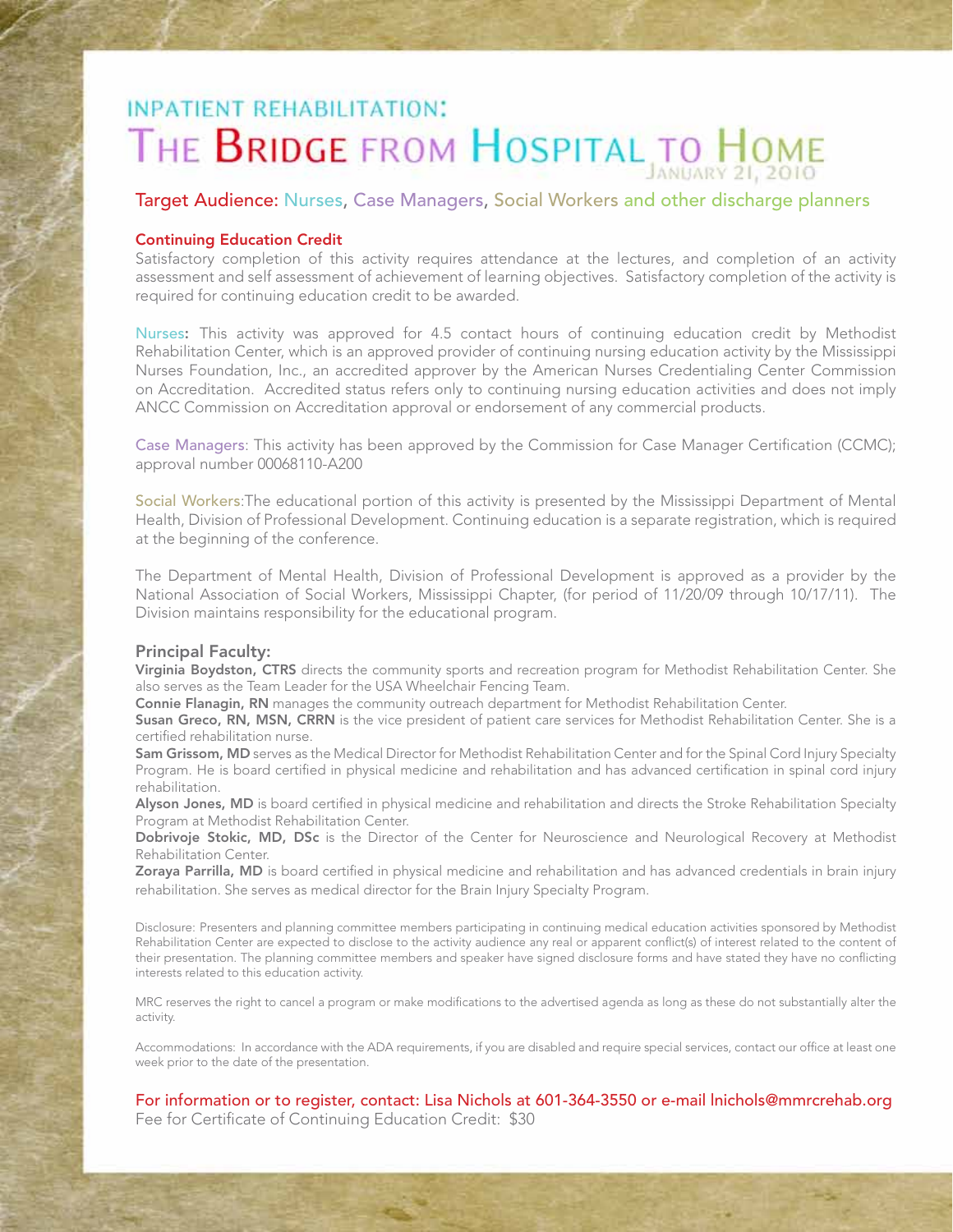



to MRC.



Methodist Rehabilitation Center is located near the center of Jackson, MS. Take the Woodrow Wilson exit (#98A) off I-55; go west. MRC is located between the Sonny G. Montgomery Veterans Affairs Hospital and the UMC Children's Hospital. Parking is available at no cost to course participants in Lot 14, located to the east of MRC. The access gate will be open between 8:30 – 9:30 PM on 1-21.

# Stay the Weekend!\*

### Antiques, Designers and Art

MRC has arranged a **private tour** of several of the trendiest shops in the historic Fondren district, only five minutes from the hospital. This lively area was recently the location for filming of the movie, "The Help." Enjoy visiting in the boutique of a popular contemporary designer, then browse through a tremendous collection of antiques, gifts, jewelry and art. The tour will be conducted by local designers and Fondren District leaders.

Please indicate on the registration form if you want to participate in this tour. A minimum number of participants is required for the tour to be conducted. There is no charge. The tour will begin immediately following the seminar and will conclude by 6 p.m. There are over 10 restaurants within walking distance if you wish to stay for dinner.

### A Special Room Rate

The Old Capitol Inn, located in the heart of downtown Jackson, is the city's only designer boutique hotel. Your peaceful stay at The Inn will include a complete complimentary breakfast and a wine cheese reception in the evening. A limited block of rooms has been reserved at the rate of \$115 plus tax. Please make your reservation before January 7, 2011. Call: 1-888-359- 9001. The Inn is located at 226 North State Street, minutes away from MRC. To learn more about this quaint hotel, go to www.oldcapitolinn.com

\*Check the Jackson Visitors and Convention Bureau website for activities in and around Jackson (The Dixie National Rodeo, one of the nation's largest, starts January 21 in Jackson).